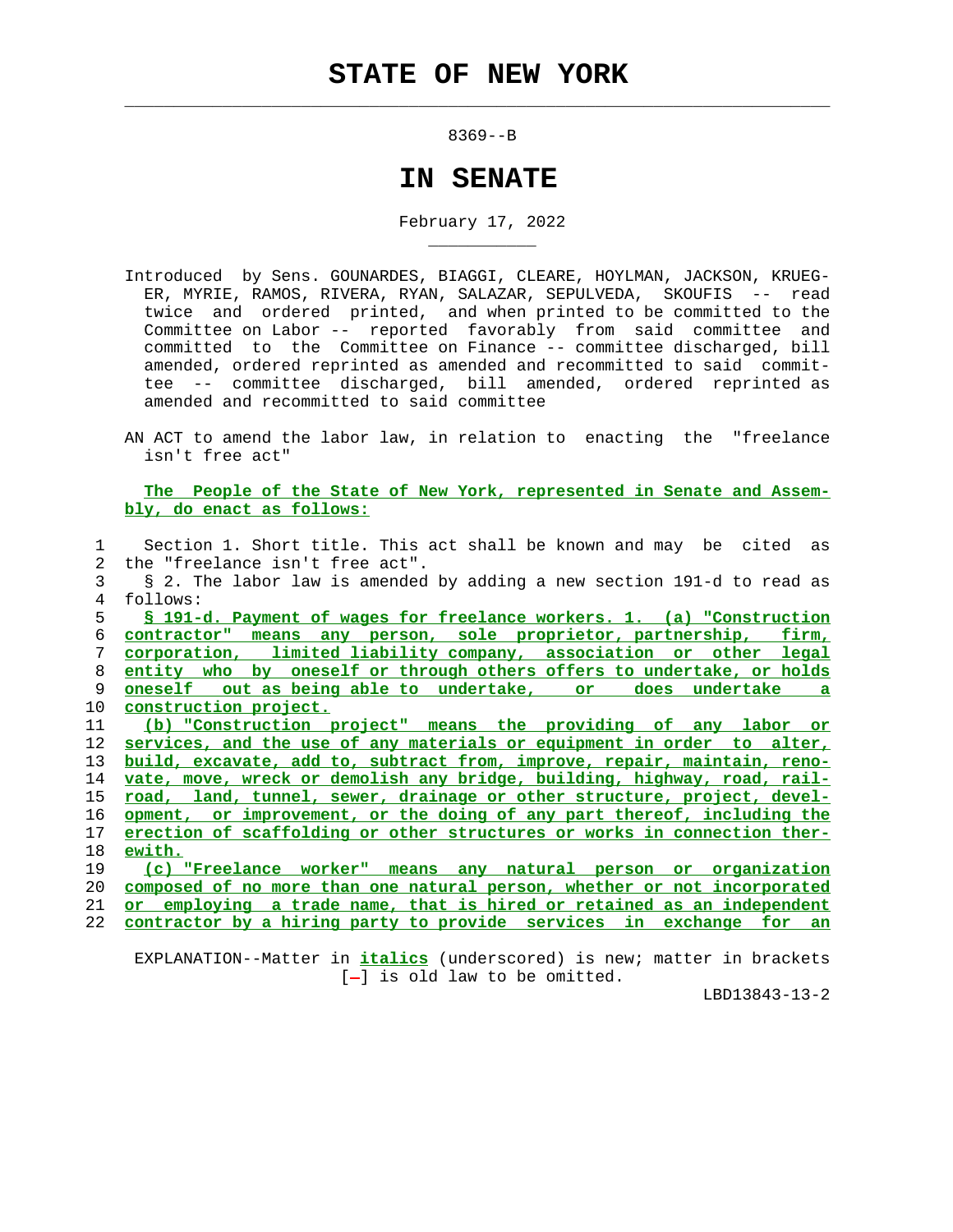| 1        | amount equal to or greater than eight hundred dollars, either by itself                                                                            |
|----------|----------------------------------------------------------------------------------------------------------------------------------------------------|
| 2        | or when aggregated with all contracts for services between the same                                                                                |
| 3        | hiring party and freelance worker during the immediately preceding one                                                                             |
| 4        | hundred twenty days, but does not include:                                                                                                         |
| 5        | (i) any person who, pursuant to the contract at issue, is a sales                                                                                  |
| 6        | representative as defined in section one hundred ninety-one-a of this                                                                              |
| 7        | article;                                                                                                                                           |
| 8        | (ii) any person engaged in the practice of law pursuant to the                                                                                     |
| 9        | contract at issue and who is a member in good standing of the bar of the                                                                           |
| 10       | highest court of any state, possession, territory, commonwealth or the                                                                             |
| 11       | District of Columbia and who is not under any order of court suspending,                                                                           |
| 12       | enjoining, restraining, disbarring or otherwise restricting such person                                                                            |
| 13       | in the practices of law;                                                                                                                           |
| 14       | (iii) any person who is a licensed medical professional; or                                                                                        |
| 15       | (iv) any person who is a construction contractor.                                                                                                  |
| 16       | (d) "Hiring party" means any person who retains a freelance worker to                                                                              |
| 17       | provide any service, other than:                                                                                                                   |
| 18       | (i) the United States government;                                                                                                                  |
| 19       | (ii) the state of New York, including any office, department, agency,                                                                              |
| 20       | authority or other body of the state including the legislature and the                                                                             |
| 21       | <u>judiciary;</u>                                                                                                                                  |
| 22       | (iii) a municipality, including any office, department, agency or                                                                                  |
|          |                                                                                                                                                    |
| 23<br>24 | <u>other body of a municipality; or</u><br>(iv) any foreign government.                                                                            |
|          |                                                                                                                                                    |
| 25       | 2. (a) Except as otherwise provided by law, the contracted<br>compen-                                                                              |
| 26       | sation shall be paid to a freelance worker either:                                                                                                 |
| 27       | (i) on or before the date such compensation is due under the terms of                                                                              |
| 28       | the contract; or                                                                                                                                   |
| 29       | (ii) if the contract does not specify when the hiring party must pay                                                                               |
| 30       | the contracted compensation or the mechanism by which such date will be<br>determined, no later than thirty days after the completion of the free- |
| 31<br>32 | lance worker's services under the contract.                                                                                                        |
| 33       | (b) Once a freelance worker has commenced performance of the services                                                                              |
| 34       | under the contract, the hiring party shall not require as a condition of                                                                           |
|          |                                                                                                                                                    |
| 35       | timely payment that the freelance worker accept less compensation than                                                                             |
| 36       | the amount of the contracted compensation.                                                                                                         |
| 37       | 3. (a) Whenever a hiring party retains the services of a freelance                                                                                 |
| 38       | worker, as such terms are defined in this section, the contract between                                                                            |
| 39       | such party and worker shall be reduced to writing. The hiring party must                                                                           |
| 40       | furnish a copy of such written contract, either physically or electron-                                                                            |
| 41       | ically, to the freelance worker and each party to the written contract                                                                             |
| 42       | shall retain a copy thereof.                                                                                                                       |
| 43       | (b) The written contract shall include, at a minimum, the following                                                                                |
| 44<br>45 | information:<br>(i) the name and mailing address of both the hiring party and the                                                                  |
| 46       | freelance worker;                                                                                                                                  |
| 47       | (ii) an itemization of all services to be provided by the freelance                                                                                |
| 48       | worker, the value of the services to be provided pursuant to the                                                                                   |
| 49       | contract, and the rate and method of compensation;                                                                                                 |
| 50       | (iii) the date on which the hiring party must pay the contracted                                                                                   |
| 51       | compensation or the mechanism by which such date will be determined; and                                                                           |
| 52       | (iv) the date by which a freelance worker must submit a list of                                                                                    |
| 53       | services rendered under such contract to the hiring party in order to                                                                              |
| 54       | meet any internal processing deadlines of such hiring party for the                                                                                |
|          | purposes of compensation being timely rendered by the agreed-upon date                                                                             |
| 55<br>56 | as stipulated in subparagraph (iii) of this paragraph.                                                                                             |
|          |                                                                                                                                                    |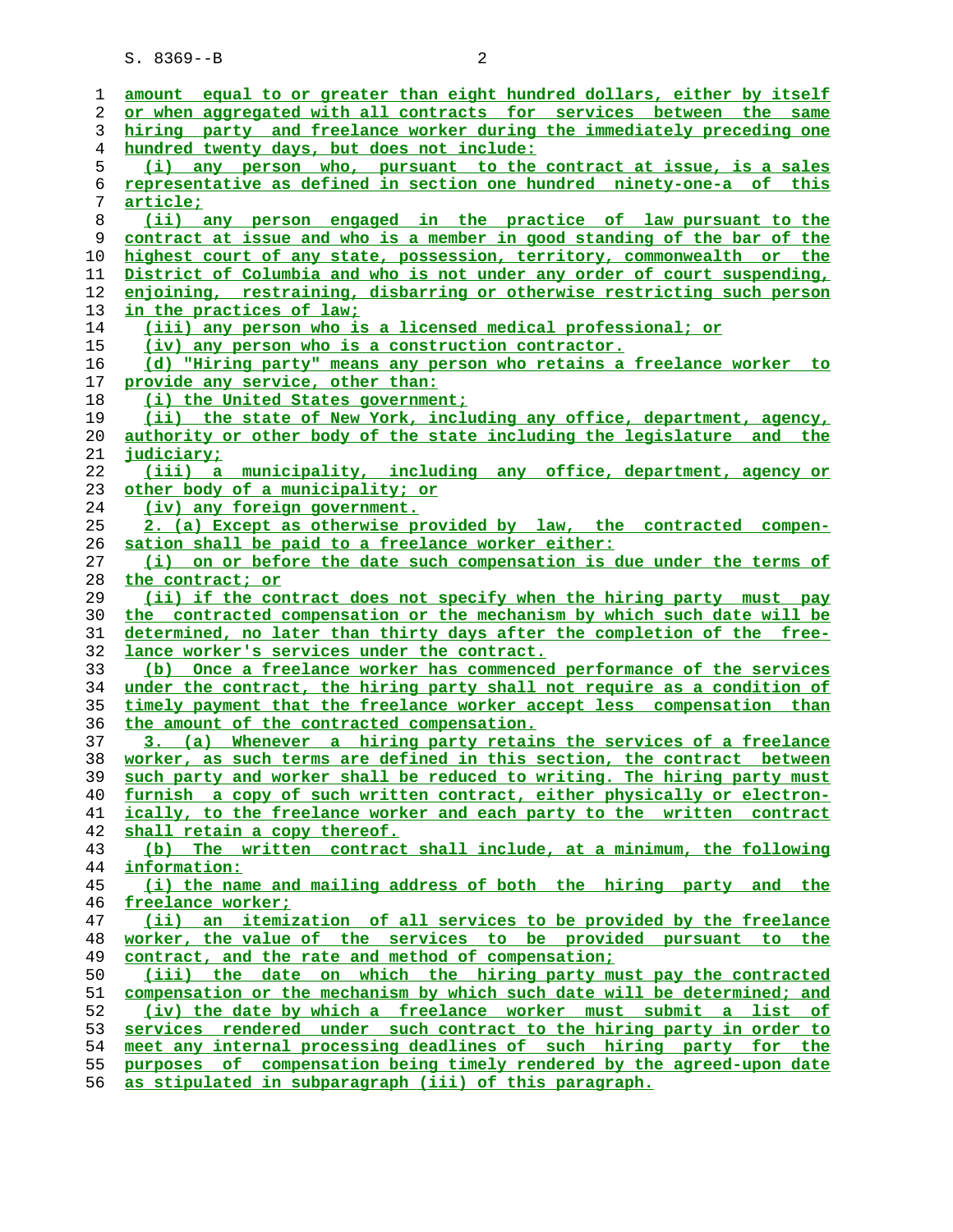| 1  | (c) The commissioner may by rule require additional terms to ensure      |
|----|--------------------------------------------------------------------------|
| 2  | that the freelance worker and the hiring party understand their obli-    |
| 3  | gations under the contract.                                              |
|    |                                                                          |
| 4  | (d) Such hiring party shall be required to keep such contract for a      |
| 5  | period of no less than six years and shall make such contract available  |
| 6  | to the commissioner upon request. The failure of a hiring party to       |
| 7  | produce such contract, upon request of the commissioner, shall give rise |
| 8  | to a presumption that the terms that the freelance worker has presented  |
| 9  | are the agreed upon terms.                                               |
| 10 | 3-a. The commissioner shall make available model contracts on the        |
| 11 | website of the department for use by the general public at no cost. Such |
| 12 | model contracts shall be made available in English and in the twelve     |
| 13 | languages most commonly spoken by limited English proficient individuals |
| 14 | in the state.                                                            |
| 15 | 4. No hiring party, as defined in this section, shall threaten,          |
| 16 | intimidate, discipline, harass, deny a work opportunity to, or discrimi- |
| 17 | nate against a freelance worker, or take any other action that penal-    |
| 18 | izes a freelance worker for, or is reasonably likely to deter a free-    |
| 19 | lance worker from, exercising or attempting to exercise any right        |
| 20 | guaranteed under this article, or from obtaining any future work oppor-  |
| 21 | tunity because the freelance worker has done so.                         |
| 22 | 5. (a) Any freelance worker or his or her authorized representative      |
| 23 | may file with the commissioner a complaint regarding a violation of this |
| 24 | article for an investigation of such complaint and statement setting the |
| 25 |                                                                          |
|    | appropriate remedy, if any. The commissioner shall keep the names of     |
| 26 | freelance workers who are the subject of an investigation confidential   |
| 27 | until such time that disclosure is necessary for resolution of an inves- |
| 28 | tigation or a complaint. Failure of a hiring party to keep adequate      |
| 29 | records or provide a written contract as required under this section, in |
| 30 | addition to exposing such hiring party to penalties authorized under     |
| 31 | this section, shall not operate as a bar to filing of a complaint by a   |
| 32 | freelance worker. In such a case the hiring party in violation shall     |
| 33 | bear the burden of proving that the complaining employee was paid in     |
| 34 | accordance with this section.                                            |
| 35 | (b) Each freelance worker who files a complaint regarding a violation    |
| 36 | of this article or a rule or requlation promulgated thereunder, shall    |
| 37 | be provided with a written description of the anticipated proc-          |
| 38 | essing of the complaint, including investigation, case conference,       |
| 39 | potential civil and criminal penalties, and collection procedures.       |
| 40 | (i) Each freelance worker and his or her authorized representative       |
| 41 | shall be notified in writing of any case conference before it is held    |
| 42 | and given the opportunity to attend.                                     |
| 43 | (ii) Each freelance worker and his or her authorized representative      |
| 44 | notified in writing of any award and collection of civil<br>shall be     |
| 45 | penalties.                                                               |
| 46 | 6. The commissioner shall have the following duties, powers and          |
| 47 | authority:                                                               |
| 48 | (a) The commissioner shall investigate and attempt to adjust equitably   |
| 49 | controversies between freelance workers and hiring parties relating to   |
| 50 | this article.                                                            |
| 51 | (b) The commissioner may take assignments of claims for wages under      |
| 52 | this article from freelance workers or third parties in trust for such   |
| 53 | freelance workers or for the benefit of various funds for such freelance |
| 54 | workers. All such assignments shall run to the commissioner and his or   |
| 55 | her successor in office. The commissioner may sue hiring parties on wage |
| 56 | claims thus assigned, with the benefits and subject to the provisions of |
|    |                                                                          |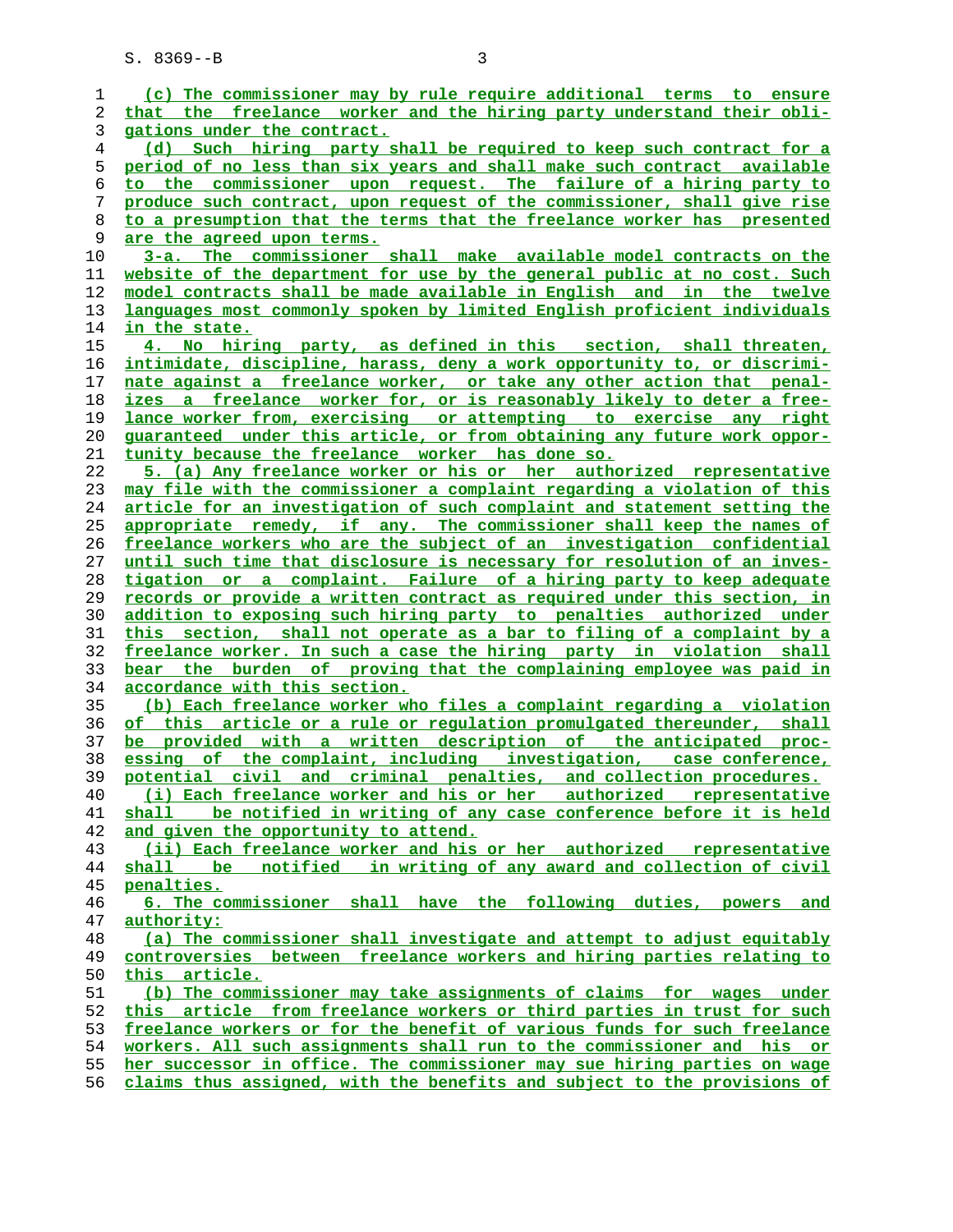| 1              | existing law applying to actions by freelance workers for collection of  |
|----------------|--------------------------------------------------------------------------|
| 2              | wages. He or she may join in a single action any number of wage claims   |
| 3              | against the same hiring party.                                           |
| $\overline{4}$ | (c) (i) The commissioner is hereby authorized and empowered to enter     |
| 5              | into reciprocal agreements with the labor department or corresponding    |
| 6              | agency of any other state or with the person, board, officer, or commis- |
| 7              | sion authorized to act on behalf of such department or agency, for       |
| 8              | the collection in such other states of claims and judgments for wages    |
| 9              | based upon claims assigned to the commissioner.                          |
| 10             | (ii) The commissioner may, to the extent provided for by any recip-      |
|                | rocal agreement entered into by law or with any agency of another state  |
| 11             |                                                                          |
| 12             | as herein provided, maintain actions in the courts of such other state   |
| 13             | for the collection of claims and judgments for wages and may assign such |
| 14             | and judgments to the labor department or agency of such other<br>claims  |
| 15             | state for collection to the extent that such an assignment may be        |
| 16             | permitted or provided for by the law of such state or by reciprocal      |
| 17             | <u>agreement.</u>                                                        |
| 18             | (iii) The commissioner may, upon the written consent of the labor        |
| 19             | department or other corresponding agency of any other state or of        |
| 20             | any person, board, officer, or commission of such state authorized to    |
| 21             | act on behalf of such labor department or corresponding agency,          |
| 22             | maintain actions in the courts of this state upon assigned claims and    |
| 23             | judgments for wages arising in such other state in the same manner       |
| 24             | and to the same extent that such actions by the commissioner are         |
| 25             | authorized when arising in this state. However, such actions may be      |
| 26             | maintained only in cases where such other state by law or reciprocal     |
| 27             | agreement extends a like comity to cases arising in this state.          |
| 28             | (d) Nothing in this section shall be construed as requiring              |
| 29             | the commissioner in every instance to investigate and attempt to         |
| 30             |                                                                          |
|                | adjust controversies, or to take assignments of wage claims, but he or   |
| 31             | she shall be deemed vested with discretion in such matters.              |
| 32             | 7. (a) (i) A freelance worker alleging a violation of this article may   |
| 33             | bring an action in any court of competent jurisdiction for damages.      |
| 34             | (ii) Any action alleging a violation of subdivision three of this        |
| 35             | section shall be brought within two years after the acts alleged to have |
| 36             | violated this article occurred.                                          |
| 37             | (iii) Any action alleging a violation of subdivision two of this         |
| 38             | section or subdivision four of this section shall be brought within six  |
| 39             | years after the acts alleged to have violated this article occurred.     |
| 40             | (iv) Within ten days after having commenced a civil action pursuant to   |
| 41             | this subdivision, a plaintiff shall serve a copy of the complaint upon   |
| 42             | an authorized representative of the commissioner. Failure to so serve a  |
| 43             | complaint does not adversely affect any plaintiff's cause of action.     |
| 44             | (v) A plaintiff who solely alleges a violation of subdivision three of   |
| 45             | this section must prove that such plaintiff requested a written contract |
| 46             | before the contracted work began.                                        |
| 47             | (b) (i) A plaintiff who prevails on a claim alleging a violation of      |
| 48             | subdivision two of this section shall be awarded damages as described in |
| 49             | this subdivision and an award of reasonable attorneys' fees and costs.   |
| 50             | (ii) (A) A plaintiff who prevails on a claim alleging a violation of     |
| 51             | subdivision three of this section shall be awarded statutory damages of  |
| 52             | two hundred fifty dollars.                                               |
| 53             | (B) A plaintiff who prevails on a claim alleging a violation of this     |
| 54             | section and on one or more claims under other provisions of this article |
| 55             | shall be awarded statutory damages equal to the value of the underlying  |
|                |                                                                          |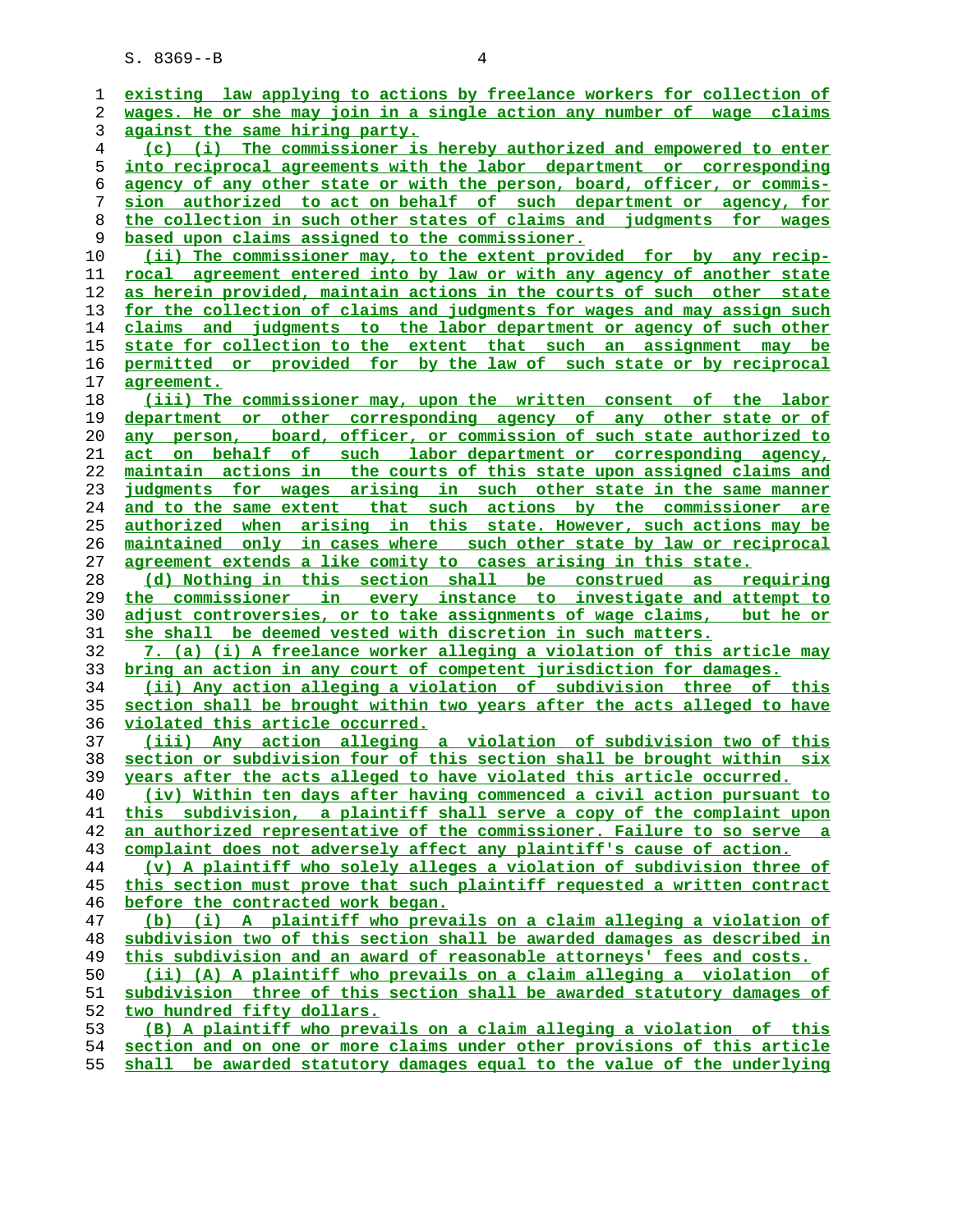| 1  | contract for the violation in addition to the remedies specified in this        |
|----|---------------------------------------------------------------------------------|
| 2  | <u>article for such other violations.</u>                                       |
| 3  | (iii) In addition to other damages awarded pursuant to this article, a          |
| 4  | plaintiff who prevails on a claim alleging a violation of subdivision           |
| 5  | two of this section is entitled to an award of double damages, injunc-          |
| 6  | tive relief, and other such remedies as may be appropriate.                     |
| 7  | (iv) In addition to any other damages awarded pursuant to this arti-            |
| 8  | cle, a plaintiff who prevails on a claim alleging a violation of subdi-         |
| 9  | vision four of this section is entitled to statutory damages equal to           |
| 10 | the value of the underlying contract for each violation arising under           |
| 11 | such subdivision.                                                               |
| 12 | <u>8. (a)(i) Where reasonable cause exists to believe that a hiring party</u>   |
| 13 | is engaged in a pattern or practice of violations of this article, the          |
| 14 | attorney general may commence a civil action on behalf of the state in a        |
| 15 | <u>court of competent jurisdiction.</u>                                         |
| 16 | (ii) An action pursuant to subparagraph (i) of this paragraph shall be          |
| 17 | commenced by filing a complaint setting forth facts relating to such            |
| 18 | pattern or practice and requesting relief, which may include injunctive         |
| 19 | relief, civil penalties, and any other appropriate relief.                      |
| 20 | <u>(iii) Nothing in this paragraph prohibits:</u>                               |
| 21 | (A) a person alleging a violation of this article from filing a civil           |
| 22 | <u>action based on the same facts as a civil action commenced by the attor-</u> |
| 23 | ney general pursuant to this section; or                                        |
| 24 | (B) the commissioner from sending a notice of complaint, unless other-          |
| 25 | <u>wise barred from doing so.</u>                                               |
| 26 | (b) In any civil action commenced pursuant to this subdivision, the             |
| 27 | trier of fact may impose a civil penalty of not more than twenty-five           |
| 28 | thousand dollars for a finding that a hiring party has engaged in a             |
| 29 | pattern or practice of violations of this article. Any civil penalty so         |
| 30 | recovered shall be paid into the general fund.                                  |
| 31 | 9. (a) Except as otherwise provided by law, any provision of a                  |
| 32 | contract purporting to waive rights under this section is void as               |
| 33 | against public policy.                                                          |
| 34 | (b) The provisions of this section supplement, and do not diminish or           |
| 35 | replace, any other basis of liability or requirement established by             |
| 36 | statute or common law.                                                          |
| 37 | (c) Failure to comply with the provisions of this section does not              |
| 38 | render any contract between a hiring party and a freelance worker void          |
| 39 | or voidable or otherwise impair any obligation, claim or right related          |
| 40 | to such contract or constitute a defense to any action or proceeding to         |
| 41 | enforce, or for breach of, such contract.                                       |
| 42 | (d) No provision of this section relating to freelance workers shall            |
| 43 | be construed as providing a determination about the legal classification        |
| 44 | of any such worker as an employee or independent contractor.                    |
| 45 | 10. The department shall conduct a public awareness outreach campaign,          |
| 46 | which shall include making information available on its website, other-         |
| 47 | wise informing hiring parties of the provisions of this section, and            |
| 48 | establishing a means for assistance by a natural person through phone           |
| 49 | and e-mail.                                                                     |
| 50 | (a) No later than six months after the commissioner sends to a                  |
| 51 | freelance worker either a hiring party's response and accompanying mate-        |
| 52 | rials or a notice of non-response pursuant to section one hundred nine-         |
| 53 | ty-six-a of this article, the commissioner shall send the freelance             |
| 54 | worker a survey requesting additional information about the resolution          |
| 55 | of the freelance worker's claims. Such survey shall ask whether or not          |
|    |                                                                                 |

**the freelance worker pursued any such claims in court or through an**